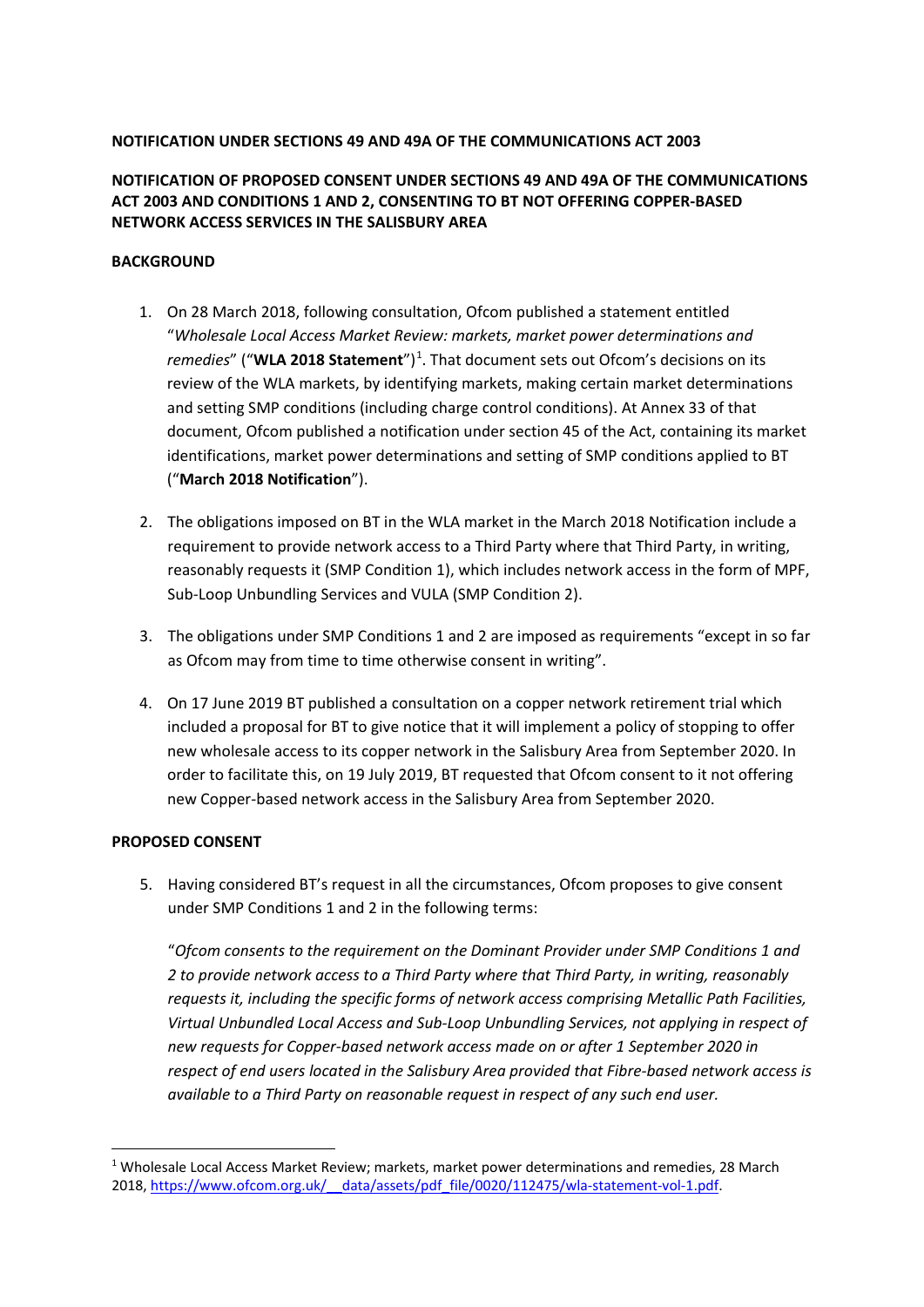*For the avoidance of doubt, the requirement on the Dominant Provider under SMP Conditions 1 to provide network access to a Third Party where that Third Party, in writing, reasonably requests it, including the specific forms of network access comprising Metallic Path Facilities, Virtual Unbundled Local Access and Sub-Loop Unbundling Services, continues to apply in respect of Existing Copper-based network access provided in respect of end users located in the Salisbury Area*".

- 6. The proposed consent is proposed to take effect from 1 September 2020.
- 7. The effect of, and Ofcom's reasons for making, these proposals are set out in the accompanying explanatory consultation document.

#### **OFCOM'S DUTIES AND LEGAL TESTS**

- 8. Ofcom is satisfied that the proposed consent satisfies the tests set out in section 49(2) of the Act in that it is: objectively justifiable in relation to the networks, services and facilities to which it relates; not such as to discriminate unduly against particular persons or against a particular description of persons; proportionate to what it is intended to achieve; and in relation to what it is intended to achieve, transparent.
- 9. In making the proposals referred to in this notification, Ofcom has considered and acted in accordance with its general duties set out in section 3 of the Act, the six Community requirements in section 4 of the Act and the duty to take account of European Community recommendation for harmonisation in section 4A of the Act.

#### **MAKING REPRESENTATIONS**

- 10. Representations may be made to Ofcom about any of the proposals set out in this notification and the accompanying consultation document by no later by 6 September 2019.
- 11. Copies of this notification and the accompanying consultation have been sent to the Secretary of State in accordance with section 49C of the Communications Act 2003.

#### **INTERPRETATION**

- 12. For the purpose of interpreting this notification
	- a. except in so far as the context otherwise requires, words and expressions shall have the meaning assigned to them in paragraph 13 below, and otherwise any word or expression shall have the same meaning as it has in the March 2018 Notification and the Communications Act 2003;
	- b. headings and titles shall be disregarded;
	- c. expressions cognate with those referred to in this notification shall be construed accordingly; and